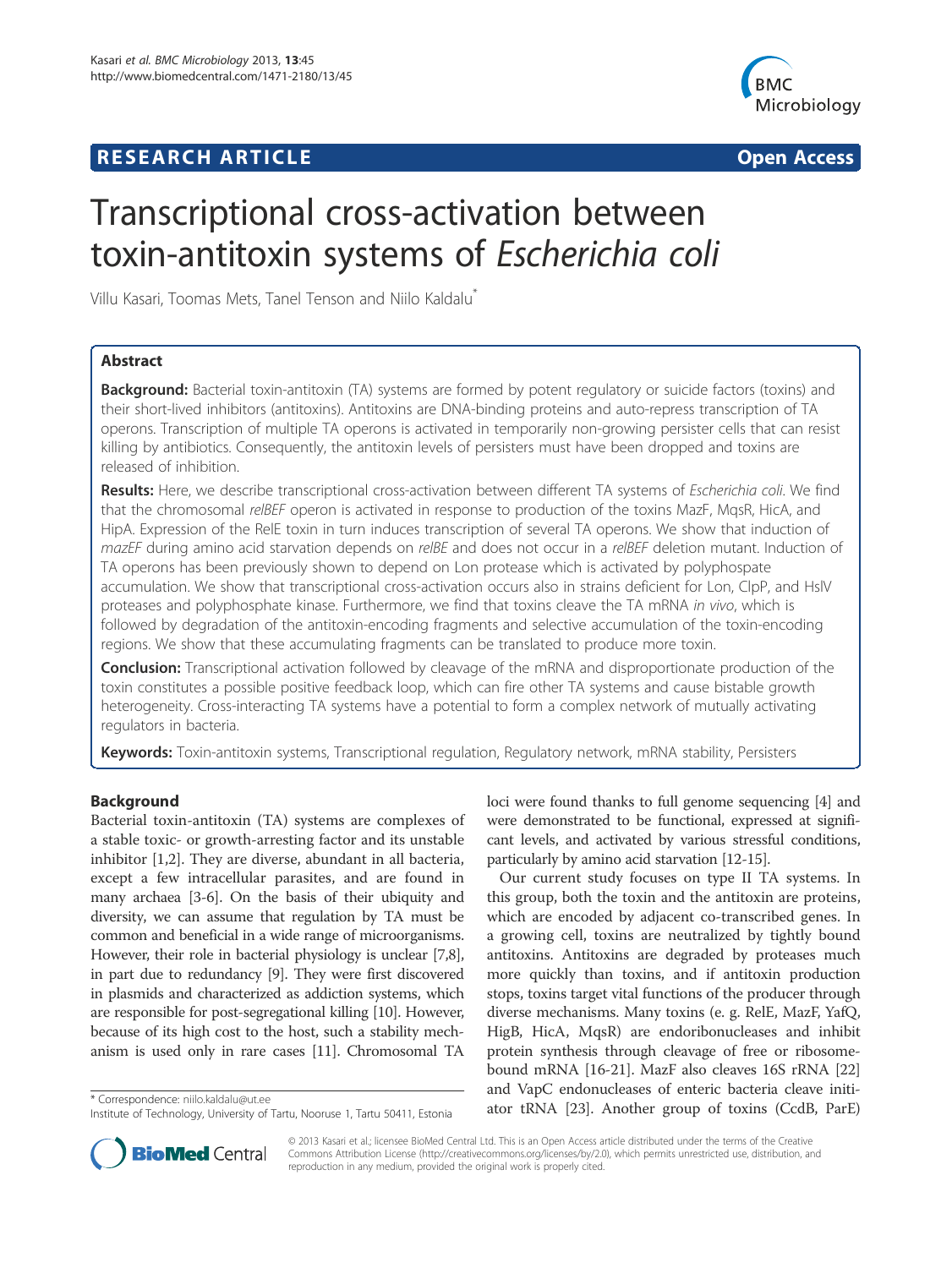interferes with DNA gyrase [24,25], whereas HipA is a protein kinase [26,27], and zeta toxins (PezT) inhibit cell wall synthesis [28]. Activation of toxins causes growth inhibition and dormancy that may be transient [29] but in some circumstances is irreversible and leads to cell death [28,30-32].

Besides direct protein-protein interaction, antitoxins regulate toxin activity at the level of transcription. Antitoxins are DNA-binding proteins and specifically repress transcription of their own TA operons both alone and, even more effectively, in complexes with their cognate toxins. Degradation of an antitoxin causes derepression of the TA promoter [33] and allows the toxin activity to be detected indirectly by measurement of transcript levels. Gerdes and colleagues have demonstrated fine-tuning of transcription by the toxin:antitoxin ratio for the RelBE system [34,35]. The RelB antitoxin in excess of the RelE toxin promotes formation of the RelB: RelE (2:1) complexes that bind to the operator sites and repress transcription. RelE toxin in excess promotes formation of the ReB:RelE (2:2) complexes that are unable to bind DNA [36]. As a result, over-expression of RelE causes substantial increase in the relBE mRNA level. These authors suggested that such transcriptional regulation by the T:A ratio is commonplace for TA loci [35] and demonstrated it recently for VapBC [37]. Importantly, the levels of TA mRNAs were increased in cell populations enriched for persisters, thereby linking TA systems to antibiotic susceptibility [38,39]. Persisters are transiently dormant bacteria that remain non-dividing under growth-supporting conditions and are not killed by bactericidal antibiotics [40]. TA systems, by their very nature, may be primarily responsible for persister formation. Mutations that increase toxicity of the TA toxins were shown to increase the frequency of persisters and cause high persistence phenotypes [41,42]; and deletion of the yafQ toxin significantly decreased persister frequency in E. coli biofilms [43]. A recent study reports that successive deletion of 10 endoribonuclease-encoding TA loci progressively reduced the level of persisters while single deletions of TA systems had no effect on persister frequency in planktonic E. coli [44]. Hence, it is extremely important to consider redundancy and possible cross-talk when we study TA-related phenotypes, because most bacterial genomes contain multiple TA loci.

In the current study we found that uninhibited toxins can activate transcription of the other TA operons. Cleavage of these transcripts by endoribonuclease toxins adds another layer of complexity. Reciprocal transcriptional de-repression and transcript cleavage predict that toxin-antitoxin systems have a potential to form a complex network of regulators that controls growth and dormancy of bacteria.

#### Results

### Uninhibited toxins can activate other toxin-antitoxin systems

Excess of a toxin has been shown to destabilize binding of the toxin-antitoxin complex to operator DNA and to activate transcription of its own operon [35]. To test whether toxins can activate transcription of other TA operons, we measured the transcription of relBE in response to ectopic expression of toxins MazF, MqsR, YafQ, HicA, and HipA by northern hybridization (Figure 1). Since the *relBE* genes are co-transcribed with the downstream relF [45], which encodes a hok-like toxin targeted against the inner membrane [46], we analyzed the transcription of the full relBEF operon. In a reverse experiment, we over-expressed RelE and monitored the transcription of several chromosomal TA operons (Figure 2). Amino acid starvation is known to upregulate relBEF transcription [14] and was induced by addition of mupirocin (MUP) [47] as a positive control. Ectopic expression of RelE served as an additional positive control for activation of relBEF transcription whereas synonymous substitutions were introduced into the plasmidal *relE* sequence (Additional file 1: Table S2; primer relE-XbaUP) to enable unambiguous detection of the chromosomal relE transcript. Active RelE toxin could be expressed from the altered gene (Additional file 1: Figure S1) and the plasmidal transcript was not detectable in the ΔrelBEF strain, showing that our hybridization probes are specific and do not cross-hybridize (Additional file 1: Figure S3A,B,C lanes 1,2). Toxins were induced in log phase cultures and concomitant measurements of optical density confirmed growth inhibition in all cultures tested (Additional file 1: Figure S1). Samples for RNA isolation were collected before induction (−1 min) and during a two hour timecourse post-induction (15, 60 and 120 min); mRNA of the chromosomal TA operon was analyzed by northern hybridization using DNA oligoprobes complementary to relB, relE, and relF (Figure 1; Additional file 1: Table S2).

As shown in Figure 1, we indeed saw a clear crossactivation of relBEF in response to all toxins tested except YafQ. Induction of RelE, MazF, MqsR, HicA and HipA conferred a clear increase in the relBEF mRNA level in an hour. Use of three separate probes revealed, however, that different mRNA species pile up in response to different toxins. Before induction and 15 min after, all three probes – relB, relE and relF – detected a transcript of the same size corresponding to the fulllength mRNA of the operon [45], as confirmed later by primer extension mapping of the  $5'$  end (Additional file 1: Figure S4). Only after MazF expression a shorter transcript, a putative cleavage product, could be detected at the 15 min time point using relE probe (Figure 1B). At later time points, hybridization with relB (Figure 1A) and relE (Figure 1B) probes gave different signals: in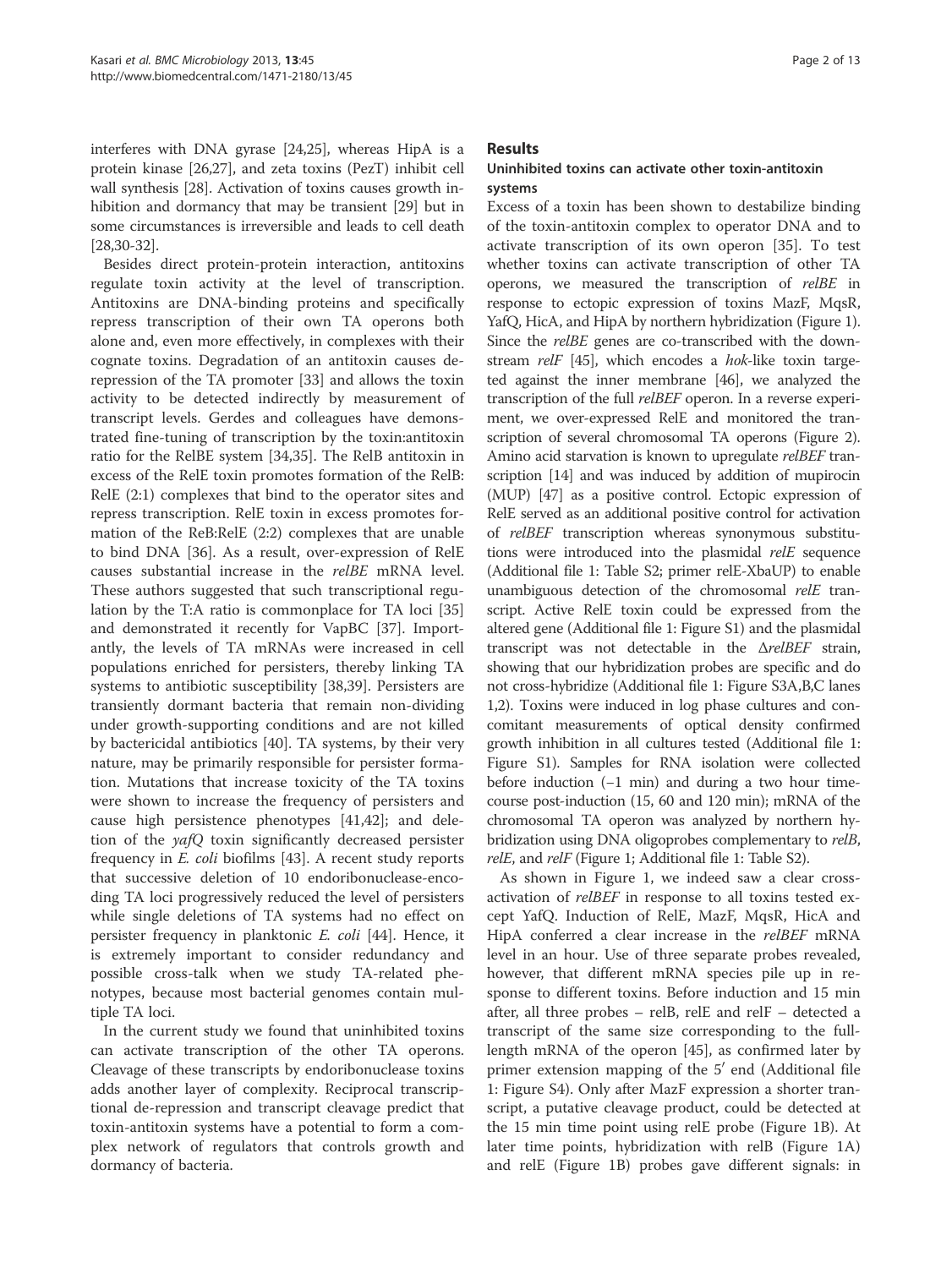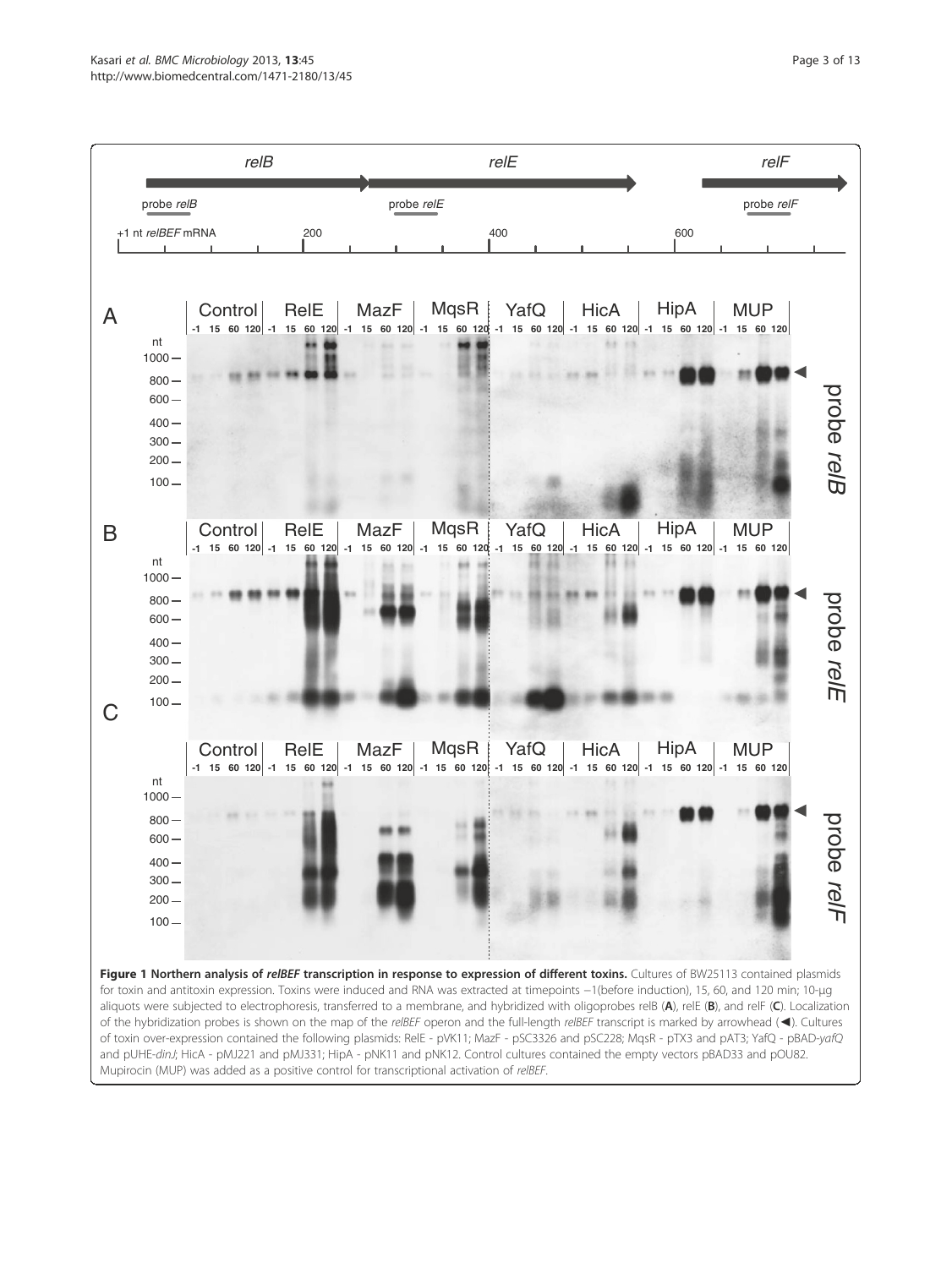

response to induction of MazF, MqsR, and HicA we saw cleavage of the full-length mRNA and massive accumulation of the toxin-encoding part, while the antitoxincoding portion could not be detected and was apparently degraded (Figure 1A,B). Such cleavage and accumulation of the toxin portion also occurred in response to RelE. Hybridization with relF probe revealed additional cleavage, both within *relE* and downstream, in response to expression of all these toxins, and the *relF* part accumulated as the most abundant portion of the relBEF transcript (Figure 1C). Also, some transcripts larger than the full relBEF mRNA appeared, particularly after induction of RelE and MqsR. Production of HipA, which is not a ribonuclease, conferred strong induction of fulllength *relBEF* mRNA but cleavage and uneven accumulation of different mRNA fragments could not be seen. MUP treatment produced overproduction of the full relBEF mRNA as well as accumulation of some cleavage

products. Production of YafQ did not lead to a clear cross-activation of relBEF transcription. However, relE probe showed accumulation of a short RNA fragment in response to this toxin. It is possible, that transcription of the operon is activated by YafQ but the transcript is degraded to small fragments. Clearly, these fragments cannot serve as templates for synthesis of RelE and, therefore, functional cross-activation does not occur. Modest induction of relBEF with no cleavage was evident in the 1h and 2h samples of control cultures, lacking artificial production of any free toxin. We have to consider that, at this stage, the control cultures were approaching stationary phase, and induction of toxin-antitoxin modules has been described in similar conditions [48].

Probes complementary to *yiaF* and *rpsS* were used for control because the levels of transcription of these genes did not differ between log phase cells and the ampicillinrefractory non-growing subpopulation, where TA operons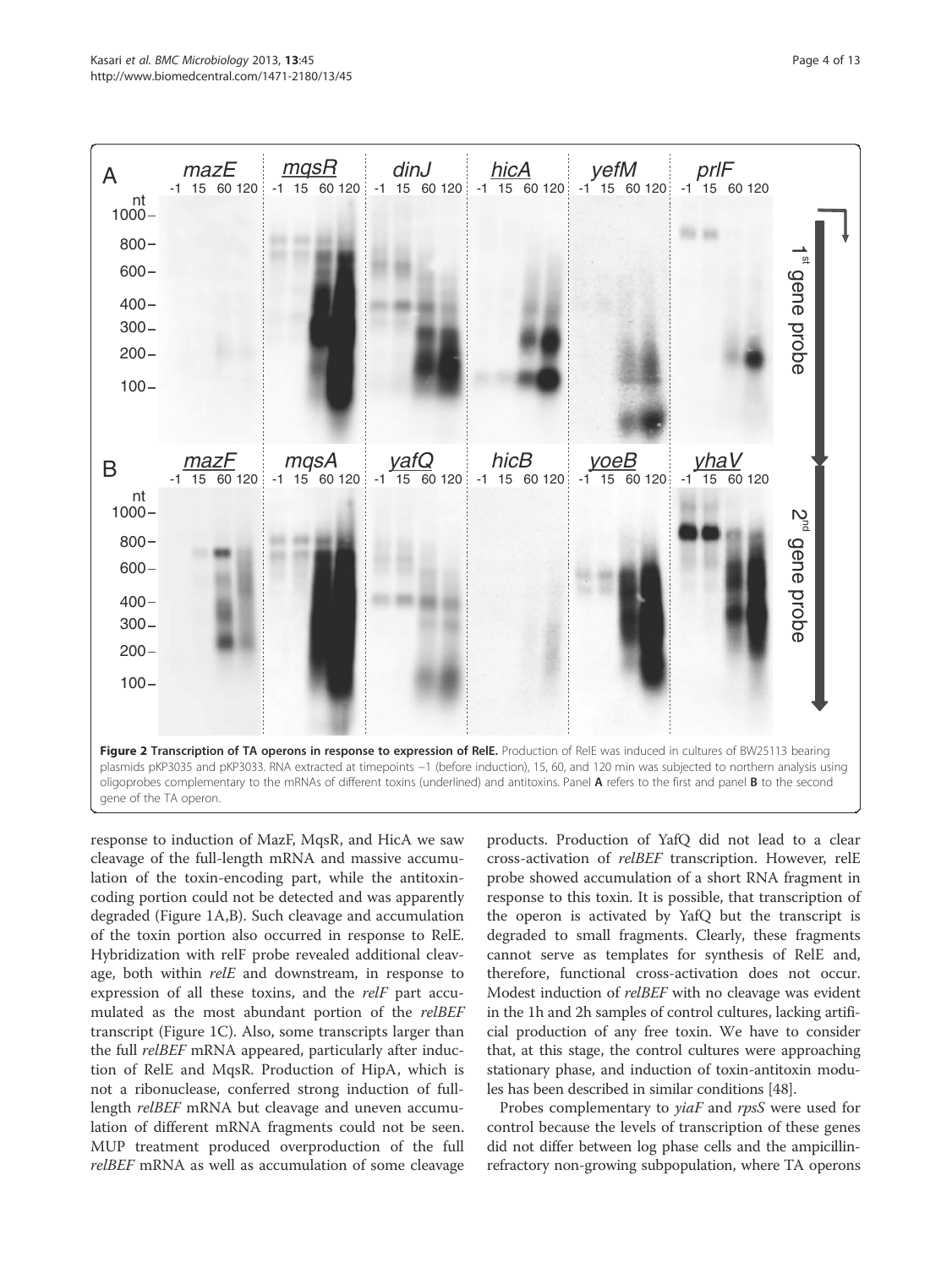were highly expressed [38]. rpsS is a part of the large S10 ribosomal protein operon with an estimated transcribed length of 5181 bp [49];  $viaF$  (711 bp ORF) encodes for a putative membrane protein of unknown function; it is located between genes pointing in the opposite direction and must form a single-gene operon. The control mRNAs were not induced by toxins (Additional file 1: Figure S2B,C). After induction of toxins, the  $viaF$  transcript was degraded without accumulation of any stable fragments. (Additional file 1: Figure S2B). Surprisingly, mupirocin initially induced transcription of  $yiaF$  whereas the level of the transcript dropped after longer incubation (Additional file 1: Figure S2B). The S10 transcript was degraded as well. Some accumulating stable fragments of the S10 transcript were detectable after MazF, RelE and MqsR production (Additional file 1: Figure S2C).

To be sure that the accumulating RNA fragments, which correspond to the 3 $^{\prime}$  portion of the *relBEF* mRNA, are not initiated from toxin-inducible cryptic promoters within the operon, we deleted the promoter of the *relBEF* operon. In the promoterless BW25113  $\Delta P_{relREF}$ strain, we did not see induction of the relBEF mRNA nor the characteristic accumulation of its  $3'$  portion (Additional file 1: Figure S3). We still saw a transcript that could be detected by the relE and relF probes (Additional file 1: Figure S3B,C) but the level of this transcript did not depend on the RelE production. It might be initiated from a constitutive promoter that was newly created by deletion of  $P_{relBEF}$ . Transiently induced smear of RNA that was detected in BW25113  $\Delta P_{relBEF}$ with the relB probe (Additional file 1: Figure S3A, lanes 6 and 7) is transcribed from the RelB-expression plasmid pKP3033. That is the reason why we omitted this plasmid when we studied induction of relBEF in response to RelE (Figure 1, Additional file 1: Figure S3, lanes 8–11). Thus, we can be sure that the shorter transcripts that massively pile up in response to toxins are indeed cleavage products and are initiated at the genuine  $P_{relBEF}$  promoter.

Next, we tested whether over-production of the toxin RelE activates other toxin-antitoxin genes in the chromosome. The northern hybridization results show strong induction of the mqsRA, mazEF, dinJ-yafQ, hicAB, yefM-yoeB, and  $prlF\text{-}yhaV$  TA systems (Figure 2). Similarly to relBEF, the induced transcripts were cleaved and the toxin-encoding parts seem to accumulate preferentially while the antitoxin-coding parts are more effectively degraded. That appears to be true irrespective of whether the toxin is encoded by the first (mqsRA, hicAB) or the second (mazEF, yefM-yoeB, prlF-yhaV) gene of the operon (Figure 2). Reliable testing of this phenomenon requires characterization of the cleavage products and additional experiments in the future.

Additional experiments indicated that transcriptional cross-activation of TA operons does not occur between

all possible TA combinations. Northern hybridization using mqsR probe showed that overproduction of MazF and HicA does not induce the *mqsRA* promoter while YafQ and HipA induce it (data not shown), as well as RelE (Figure 2).

### Activation of mazEF by amino acid starvation is dependent on relBE

We wanted to test whether TA cross-activation happens also during natural physiological stresses. Amino acid starvation has been shown to induce transcription of the  $relBE$  [14] and  $maxEF$  [17] genes. We induced aminoacid starvation by addition of mupirocin to the cultures of BW25113 (wild type) and BW25113ΔrelBEF. Northern analysis indicated that transcription of *mazEF* is upregulated only in wild type bacteria and not in the relBE deficient strain (Figure 3B). Transcription of mqsRA, the other TA operon that we tested, was induced in both strains, independently of the RelBE system (Figure 3A). Thus, RelBE system activates another TA system, MazEF, in response to amino acid shortage. This evidences that TA cross-activation is not a mere artifact of toxin overexpression but occurs as a part of a real physiological response.

# Cross-activation occurs in lon, ppk, clpP, and hslV deficient strains

Since it is widely accepted that TA loci are activated by proteolytic degradation of antitoxins, we tested whether transcriptional cross-activation is affected by Lon, ClpP or HslV proteases. Besides, we tested the requirement of polyphospate, which has been shown to activate Lon [50]. We expressed RelE, MazF, and MqsR toxins in BW25113 strain lacking *lon* or *ppk*, which encode for Lon and polyphosphate kinase, respectively, and observed chromosomal *relBEF* transcript by northern hybridization using probes relE and relF (Figure 4). Deletion of lon or ppk did not abolish cross-induction of relBEF by MqsR, and as seen on relF probed blot (Figure 4B), by MazF. We further tested relBEF activation in a double-knockout strain lacking Lon and ClpP, and a triple-knockout lacking Lon, ClpP and HslV proteases. Again, expression of MazF and MqsR obviously induced relBEF in the strains deficient for multiple proteases (Figure 4). Accumulating RelE-, MazFand MqsR- specific cleavage intermediates produced similar patterns in all tested strains (Figure 1B,C, Figure 4). Production of YafQ did not cause a clear activation of relBEF transcription in the protease-deficient strains, similarly to the wt strain. Accumulation of a small fragment hybridizing to the relE probe can be detected in the ΔclpPXΔlonΔhslVU strain (Figure 1B, Figure 4A). Ectopic production of RelE induced transcription of chromosomal relBEF in all strain backgrounds, as expected. Essentially, we can conclude that cross-activation of TA transcription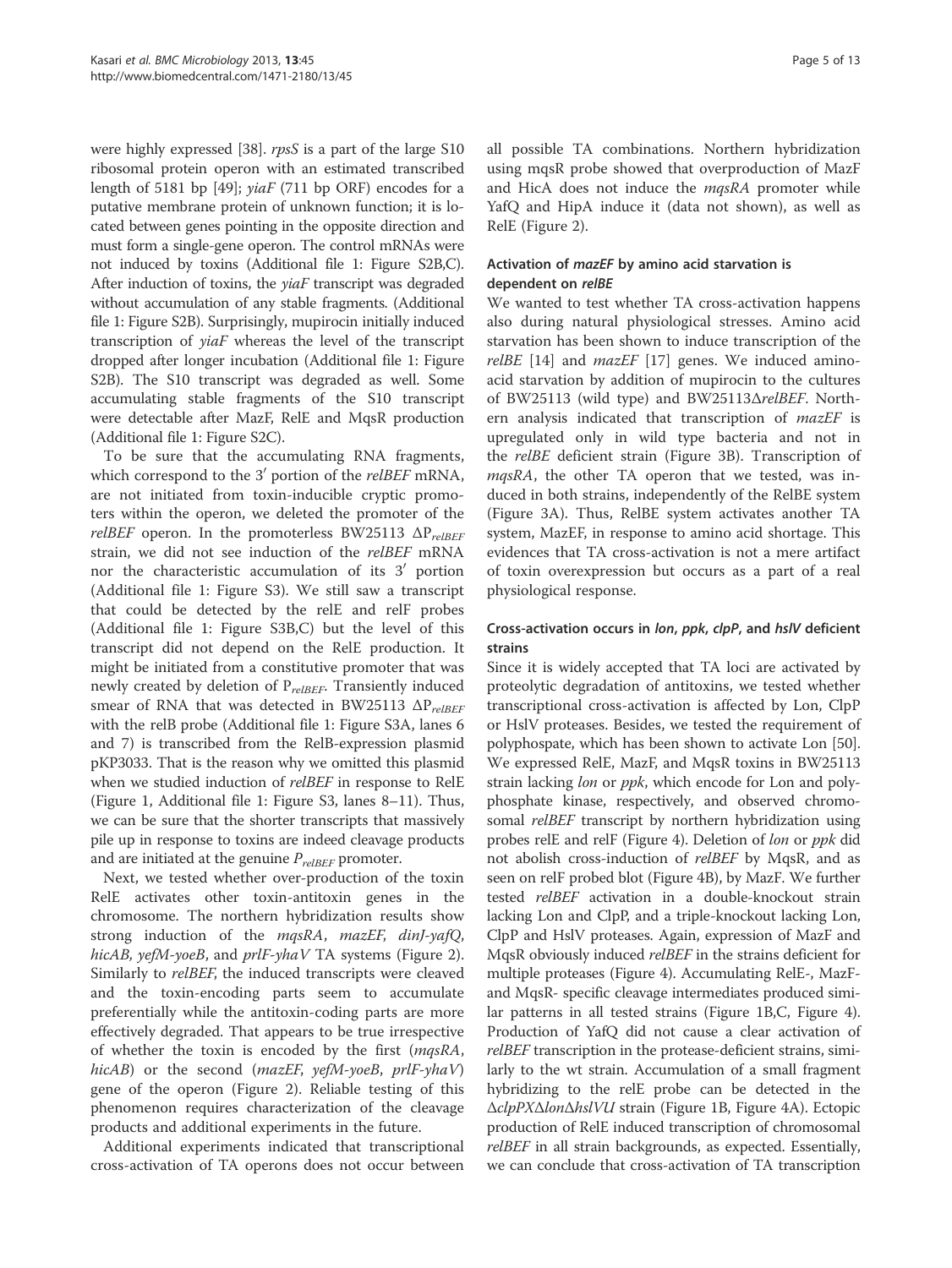

occurs also in lon<sup>-</sup>, ppk, clpPX<sup>-</sup>lon<sup>-</sup>, and clpPX<sup>-</sup>lon<sup>-</sup>hslVU<sup>-</sup> backgrounds.

#### Cleavage of the relBEF mRNA in vivo

To characterize the *in vivo* cleavage of *relBEF* mRNA in more detail, we mapped the  $5'$  ends of the cleavage products using primer extension analysis (Figure 5, Additional file 1: Figure S4, Table S3). As seen in Figure 5, the cleavage sites in the mRNA, which was purified from the cells with over-expression of the nucleases MqsR and HicA, are distributed all over the operon. Several specific cutting sites of the MazF nuclease are found in the RelB-encoding part. No cleavage is detected in response to production of the protein kinase HipA, as expected. Most of the cutting sites were unique for each toxin indicating that the cleavage in vivo was a result of primary activity of the over-produced toxin. RNA from MazF and MqsR over-expression samples was mostly cleaved at the specific cutting sites of these toxins, i.e. ACA [51] and GCU [16]. However, several unique cleavage sites in the MazF and MqsR overexpression samples do not contain these sequences and might be generated by unidentified ribonuclease(s), possibly cross-activated toxins (Additional file 1: Table S3). We also observed that not all ACA and GCU sequences were cleaved in the relBEF mRNA by MazF and MqsR, respectively. As before [19], the cleavage preferences of HicA could not be identified.

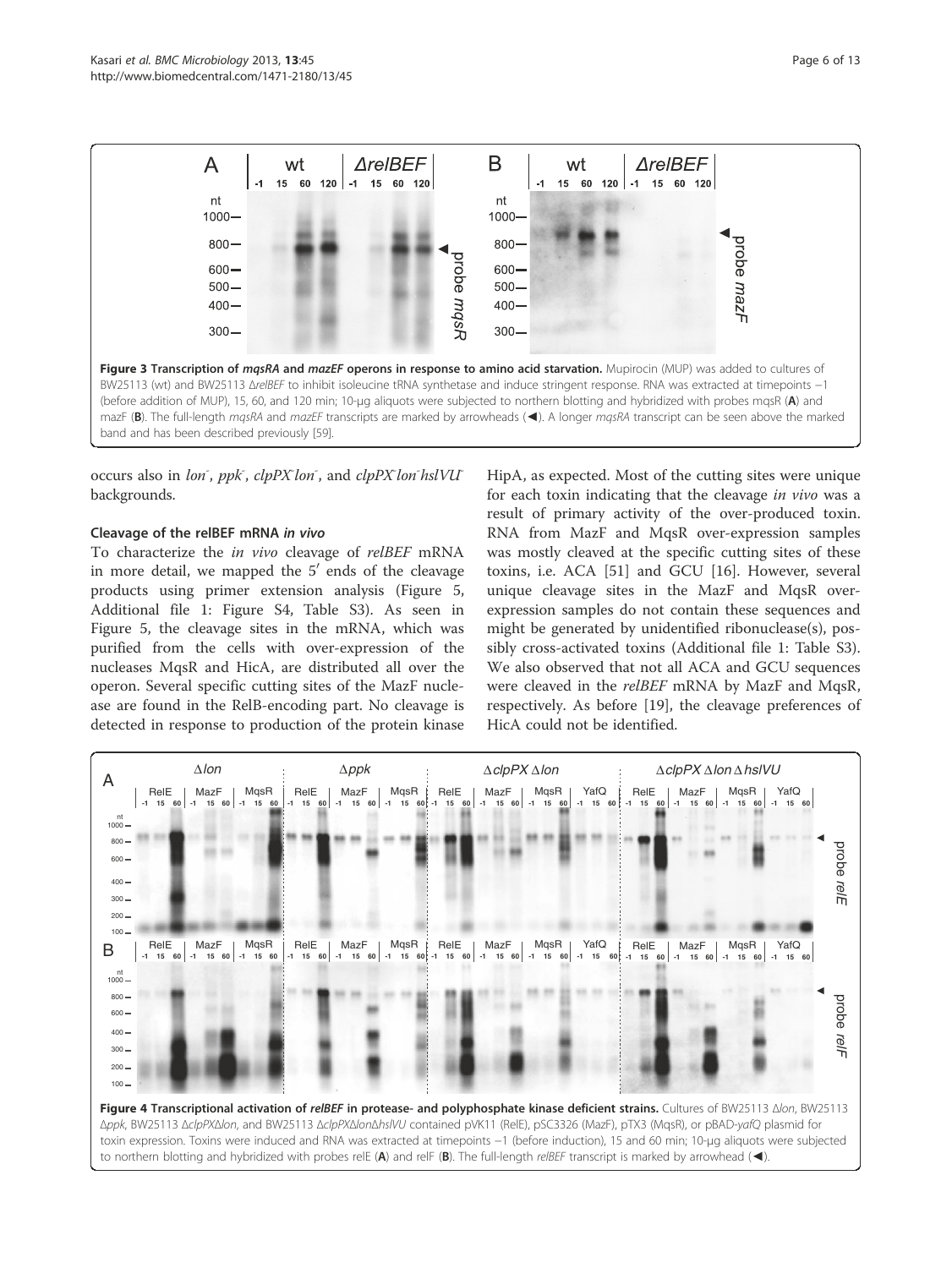

To confirm our notion of TA cross-activation, we hoped to see some cleavage hotspots. At those sites, strong cleavage by an overproduced toxin occurs at its specific cutting sequence (e.g. ACA in the case of MazF). Cleavage at the same site in response to expression of another toxin would indicate activation of the primary cutter by the over-produced toxin. We tested possible cross-activation at three of these sites. At position 174 (ˇACA), the relBEF transcript is cut by MazF and in response to the over-produced HicA. The MqsR-specific cleavage sites at positions 399 (GCˇU) and 431 (GˇCU) are also cleaved in the samples from HicA over-production (Additional file 1: Figure S4). We found that these cuts were not due to the activation of MazF and MqsR, since they occurred in RNA extracted from the BW25113ΔmazEF and BW25113ΔmqsRA cells (data not shown). ChpBK, a homolog of MazF with similar but relaxed sequence specificity [52] may be accountable for the cleavage at 174 (ˇACA).

### The cleavage products of relBEF mRNA can be translated into proteins

The toxin-encoding parts of the TA transcripts seem to be generally more stable than the antitoxin-encoding parts and accumulate after cleavage (Figures 1, 2). If the toxin open reading frame (ORF) on these cleavage products is intact and translated into a functional protein, the T:A balance must be shifted towards toxin followed by more cleavage, cross-activation of other TA systems, and inhibition of protein synthesis. That creates the possibility of a positive feedback circuit and even a network of them. A positive autoregulatory loop, in turn, could explain the bistability of bacterial growth observed in response to toxin expression [53,54].

To test whether proteins are translated from the cleaved relBEF mRNA, we used the T7 promoter for expression of two transcripts, which begin at the sites of MazF-inflicted cleavage, at positions +28 and +148 from the  $5'$  end of the full-length transcript, and extend downstream of the relE ORF. The +28 RNA starts immediately upstream of the relB ORF (Additional file 1: Figure S4). Thus, the relB ORF is leaderless and lacks the upstream untranslated region with the ribosome binding site (RBS). The +148 RNA starts in the middle of the relB ORF. To allow RelE to be detected, we added the His6 tag to the C-terminus of the toxin and introduced substitutions R81A and R83A, which reduce its toxicity [55]. Expression of these RNAs in BL21(DE3) resulted in production of the toxin RelE(R81A/R83A)-C-His, although in smaller quantities than from the control transcript with the intact  $5'$  end (Figure 6). Thus, the accumulating cleavage products of TA mRNA can be translated into proteins, although less effectively than full transcripts with intact RBS in front of relB. Reduced translation of the downstream relE(R81A/R83A)-C-His open reading frame in shorter transcripts suggests that relE lacks its own RBS and it is produced due to translational coupling of relBE genes. Translational coupling of polycistronic TA mRNA has been demonstrated previously for *parD* (*kis-kid*) of plasmid R1 [56].

# Transient expression of toxins can induce bistability of growth

Production of toxins causes an extensive rearrangement of bacterial physiology. It can inflict dormancy and antibiotic tolerance [57] if the toxin level exceeds a threshold [54]. Fluctuations in toxin levels above and below the threshold have been used to explain the coexistence of dormant and growing cells in a population [54]. The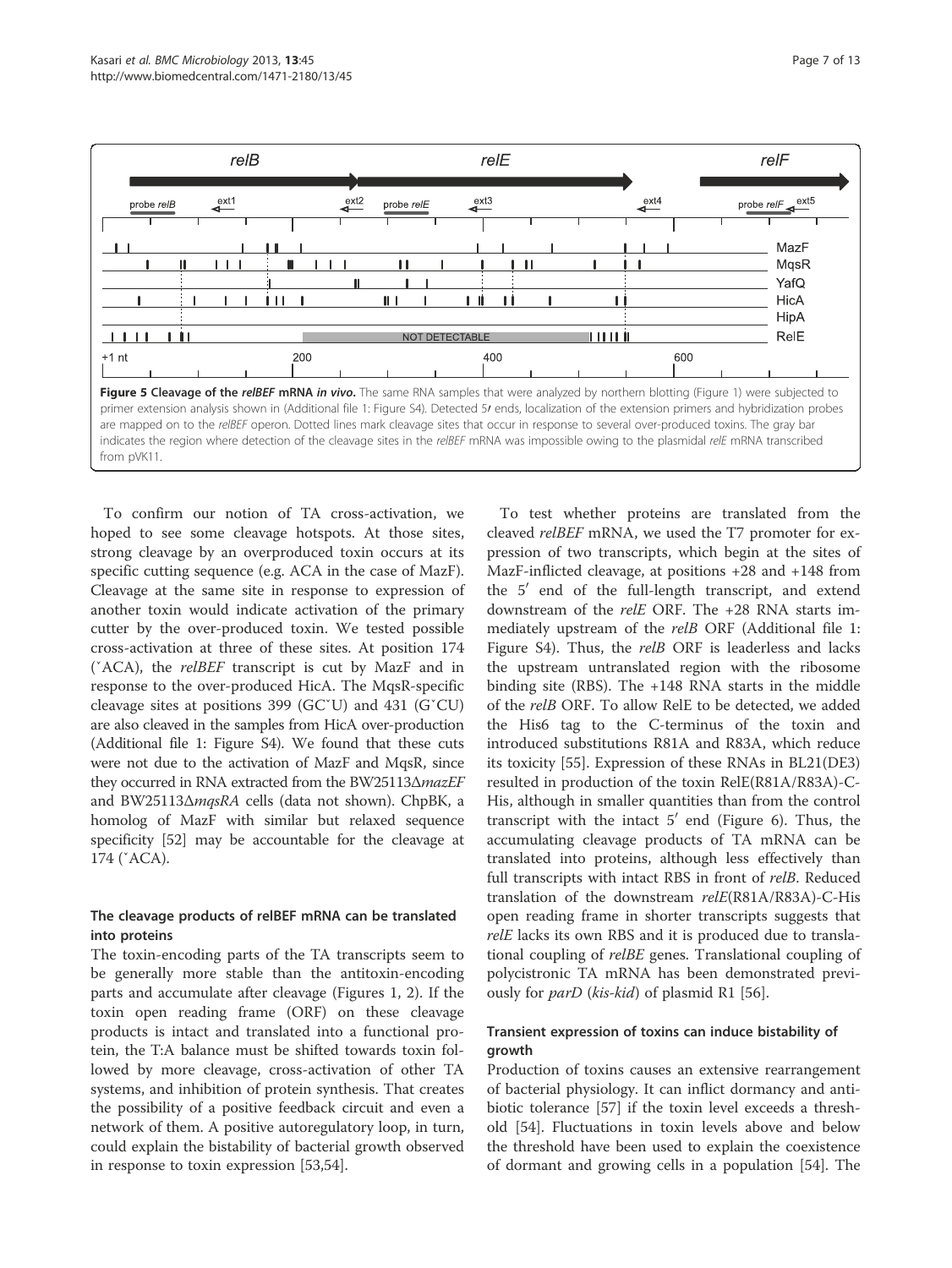

possibility of positive feedback by the generation and selective buildup of the toxin-encoding mRNA fragments may explain this heterogeneity in growth. Therefore, we wanted to evaluate the recovery of single bacteria and test possible growth heterogeneity after over-production of a toxin and the resulting activation of the chromosomal TA loci. We monitored growth resumption by individual cells using dilution of previously synthesized green fluorescent protein (GFP) [58]. The plasmid pTM11 was inserted into the chromosome of BW25311 to allow IPTG-inducible GFP to be expressed, and this strain was transformed with plasmids for L-arabinose-inducible production of toxins RelE, MazF, MqsR and HipA. Expression of GFP was induced for 2.5 h; thereafter, the cells were

transferred into medium containing L-arabinose to induce the toxins. After 90 min, the growth medium was changed again to shut down toxin synthesis and allow recovery (Additional file 1: Figure S5). Analysis of the bacterial GFP content by flow cytometry (Additional file 1: Figure S6) showed that after temporary expression of RelE and HipA the bacteria resumed growth rather uniformly, while after expression of MazF and MqsR a subpopulation started to grow with a delay. Thus, expression of these toxins created bistability in a population. Most importantly, all bacteria resumed growth after the transient expression of toxins. Although inhibition by MazF and MqsR was apparently stronger and induced growth heterogeneity, it did not generate a subpopulation of persistently non-dividing bacteria (Additional file 1: Figure S6).

#### **Discussion**

#### Mutual cross-activation of TA systems

Sequential or simultaneous activation of different TA systems has been reported elsewhere. Transcription of several TA operons was induced in the persisterenriched subpopulation [38,39]. Amino acid starvation in E. coli activated both RelE and MazF (ChpAK) [14,17]. We observed induction of the  $mqsRA$  system in response to HipA activation [59], whereas overproduction of MqsR induced transcription of relBE and relF (hokD) [60]. Also, ectopic expression of VapC toxins originating from Salmonella and Shigella activated YoeB [61] and production of the Doc toxin activated RelE in E. coli [62]. Here, we show that overexpression of several toxins can activate transcription of the other TA operons. Since toxins and TA operons in this study present a random sample, such cross-interactions might be common and be the rule rather than the exception. Consequently, TA systems have a potential to form a cross-activation network, which operates at the transcriptional level (Figure 7). The presence of such network versus lone and uncoordinated TA systems must have an impact on TA activity during the stress response and setup of dormancy.

Induction of the chromosomal relBEF in response to the ectopically produced RelE can be explained by conditional cooperativity (dependence of transcriptional regulation on the T:A ratio) [35]. However, according to our current knowledge, such mechanism is not applicable to cross-induction. Activation of YoeB by VapC depended on Lon protease [61]. Also, Lon was required for induction of TA operons in response to amino acid starvation and chloramphenicol [14,17,18,61]. Our experiments do not provide a solid support for the role of Lon and ClpP in cross-regulation between TA systems of E. coli (Figure 4). Since the cross-induction was present in the knock-out strains, an additional, Lon-, ClpP-, HslV-, and polyphosphate-independent mechanism of regulation must be involved. Unlocking this mechanism remains a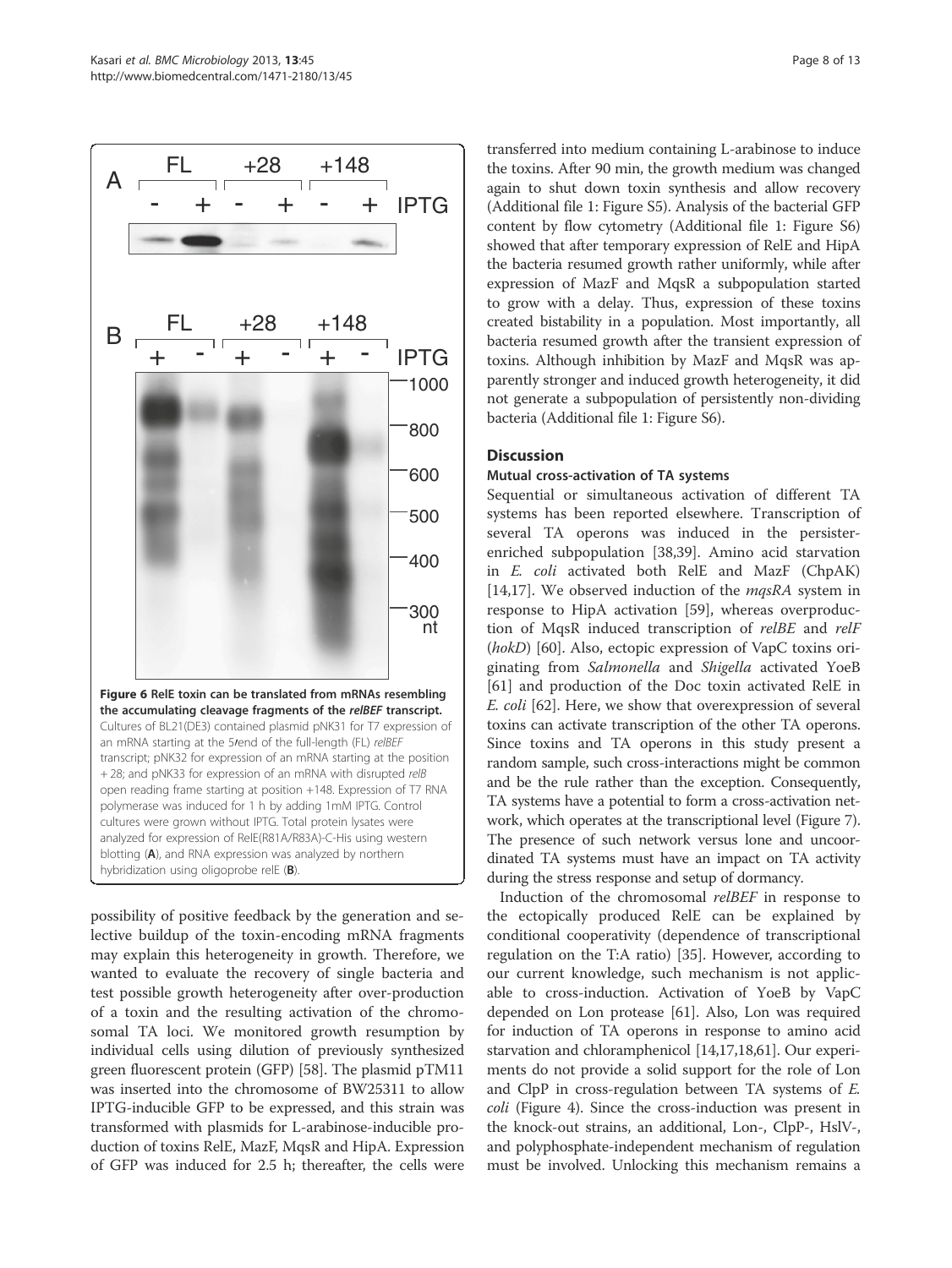

task for future studies. The simplest explanation to activation of TA systems would be depletion of antitoxins. It must inevitably happen when protein synthesis decreases. That predicts nonselective induction of all TA operons in response to inhibition of translation, no matter if it is caused by starvation or artificial production of a toxin. Requirement of *relBE* for transcriptional activation of *mazEF* during amino acid starvation (Figure 3) contradicts this prediction as well as the lack of mqsRA induction in response to overproduction of MazF and HicA (data not shown). An option for a mechanism of cross-activation is positive feedback regulation due to selective accumulation of toxin-encoding fragments upon mRNA cleavage. As we saw, after cleavage by overproduced toxin, the antitoxinencoding RNA fragments are rapidly degraded while the toxin-encoding fragments may serve as templates for translation of toxin. Different toxins produce different cleavage products. That can potentially explain why they cause unequal level of trans-activation when overproduced.

Another intriguing issue of TA cross-reaction is the possible cross-inhibition due to non-cognate interactions. Some authors report such cross-reactions [63-68] while others have tested but not found them [69,70]. As a part of this study, we examined non-cognate inhibition between E. coli toxins and antitoxins of the RelBE, MazEF, MqsRA, and HipBA systems in vivo. In this attempt, we run into a previously described phenomenon that may become a source of erroneous results. If toxins are expressed from the arabinose-inducible  $P_{\text{BAD}}$  promoter and antitoxins from an IPTG-inducible promoter, it is important to consider that IPTG inhibits  $P_{\text{BAD}}$  directly [71]. When we used an expression vector that encoded for the IPTG-insensitive C280\* version of AraC transcriptional activator, we could not see any cross-inhibition. Based on that, a recent report on functional non-cognate TA interactions in Mycobacterium tuberculosis [67] may require retesting.

#### Selective targeting of mRNA by toxins as a mechanism of gene regulation

In the current study, we found that the cleavage products produced by TA toxins differ in stability. Selective targeting of mRNAs by endoribonucleolytic toxins and different stabilities of the resulting cleavage products may constitute another layer of gene regulation in the bacterial stress response. Differences in half-life and translational efficiency of mRNA cleavage products, along with generation of a pool of ribosomes lacking the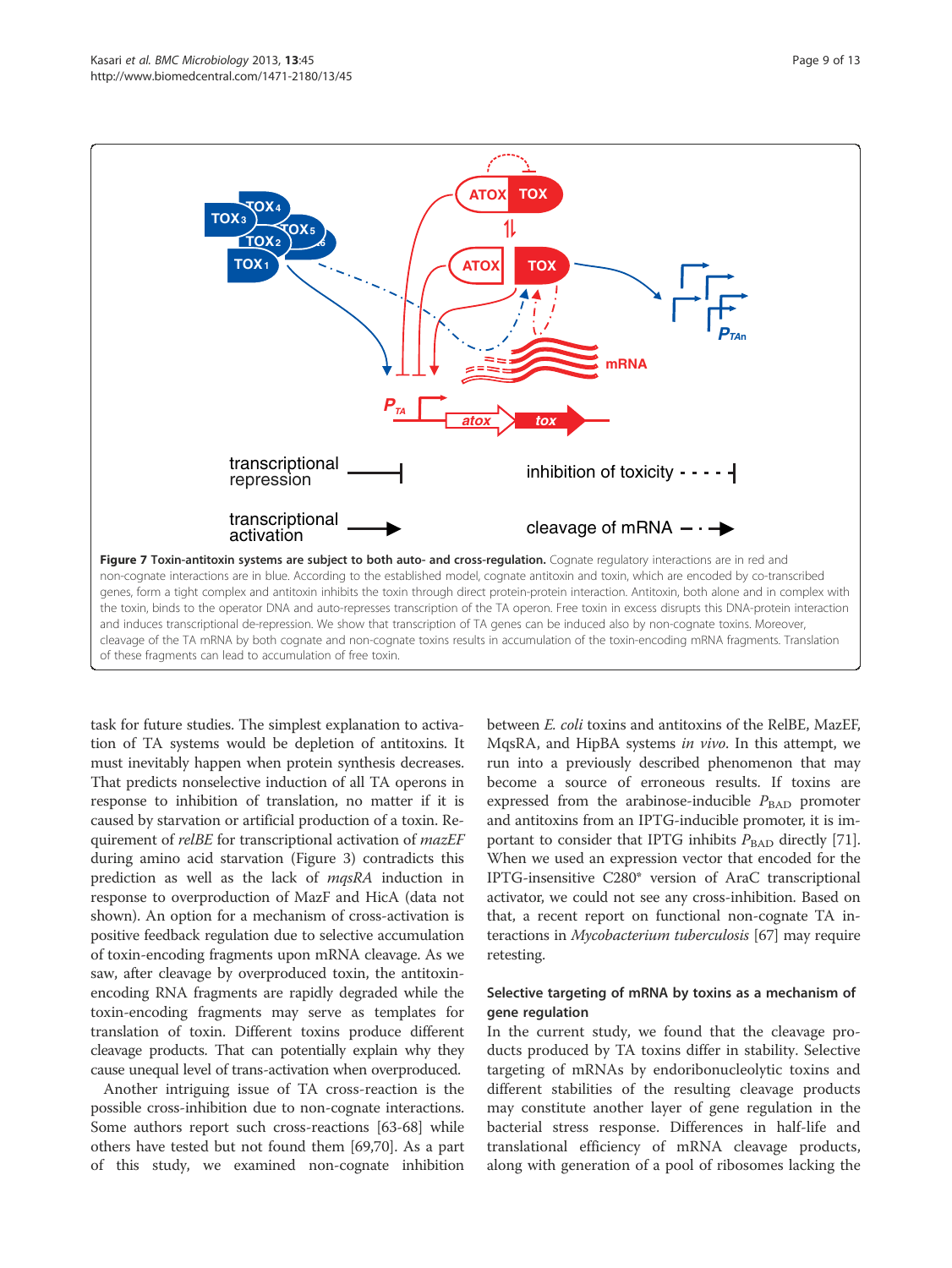anti-Shine-Dalgarno sequence (as shown for MazF [22]), could profoundly affect the proteome composition. An example of such an effect is the occurrence of a MazFresistant protein pool in E. coli [72]. The accumulation of toxin-encoding mRNA fragments may have potential use as a marker of toxin activation in studies of stressed and non-growing bacteria. Increase of the T/A ratio may possibly trigger a positive feedback loop consisting of transcriptional activation of the TA operon, successive cleavage of the TA transcript, buildup of the toxinencoding mRNA fragments, and translation of them, shifting the T/A balance (Figure 7). Thus, it can be related to TA-linked growth heterogeneity in bacterial populations (Additional file 1: Figure S6) [38,39,54].

### Conclusions

The main finding of this study is that bacterial toxinantitoxin systems affect mutually each others' expression and activity (Figure 7). We show that overexpression of one toxin can activate transcription of the other TA operons. Toxins with endoribonuclease activity add another layer of complexity to these interactions. They cleave TA mRNA, which is followed by degradation of the antitoxin-encoding RNA fragments and accumulation of the toxin-encoding fragments. We show that these accumulating mRNA fragments can be translated to produce more toxin.

Most of bacteria have many different TA systems. Although their function is debatable, many TA toxins have similar activity and the inhibitory effect on bacterial cells is common to all of them. Therefore, an important question is whether TA systems are redundant or not. Another intriguing issue is whether different TA systems are functionally connected and do cross-talk [44,70].

Here we over-expressed toxins to show that TA systems have a potential to form a network of cross-reacting regulators in E. coli. We found an example of such crossreaction, which occurs without artificial overexpression: the relBE-dependent transcriptional activation of mazEF during amino acid starvation. It remains a rather difficult task to identify the mechanism(s) of TA cross-activation. Currently we know that cross-activation is not dependent on major proteases Lon, ClpP, and HslV. Also, it cannot be a self-evident outcome of antitoxin shortage since we know examples where shutdown of protein synthesis does not activate a TA promoter.

#### Methods

#### Bacterial strains, plasmids and growth conditions

All strains and plasmids are listed in Additional file 1: Table S1. Conditions of bacterial cultivation and construction of strains and plasmids are described in Additional file 1: Supporting information.

#### Northern hybridization

Procedures for blotting and hybridization are described in [59]. E. coli BW25113 was transformed with two plasmids, one bearing an antitoxin gene and the other bearing a toxin gene. Cultures containing the empty vector plasmids pBAD33 and pOU82 were used for negative controls. When bacteria contained plasmids for toxin expression, the LB medium for overnight cultures was supplemented with 0.2% glucose and 50  $\mu$ M IPTG (for HicA with 1mM L-arabinose). Overnight cultures were diluted 1000-fold into 200 ml of LB and grown to OD<sub>600</sub>  $\approx$  0.2 (for  $\sim$  2.5 h). To induce toxins, 1 mM Larabinose, 1 mM IPTG (for HicA) or 30  $\mu$ g ml<sup>-1</sup> mupirocin was added. Overnight cultures of BW25113  $\triangle$ relBEF and BW25113  $\triangle$ P<sub>relBEF</sub> containing plasmids were diluted into LB supplemented with 0.2% glucose and 50 μM IPTG; at OD<sub>600</sub> ≈ 0.2, bacteria were collected by centrifugation (5 min, 5000g, at 20°C) and resuspended in prewarmed LB supplemented with 1 mM L-arabinose. Total RNA was extracted using two different protocols: in Figures 2, 6 and S3 we used Trizol reagent [59] and in all other experiments we used hot phenol (for details see Additional file 1: Supporting information). Samples of total RNA (10 μg) were subjected to electrophoresis on denaturing gels. The DNA oligoprobes used for hybridization are listed in Table S2 (Additional file 1). For re-hybridization, the membranes were stripped by boiling for 2×10 min in 0.1% SDS, 5mM EDTA. Chemiluminescent signals were captured using ImageQuant RT ECL imager (GE Healthcare) and X-ray film (Agfa).

#### Primer extension

RNA samples were collected as for northern blotting. Extension primers (Additional file 1: Table S2) were labeled with  $[y^{32}P]ATP$  by T4 polynucleotide kinase (Thermo Scientific) and purified with a Nucleotide Removal Kit (Qiagen). Total RNA (15 μg) was mixed with labeled primer and incubated at 75°C for 2 min followed by slow cooling for 25 min. Extension reactions were carried out at 44°C for 30 min using 200U of RevertAid™ H minus reverse transcriptase (Thermo Scientific) and stopped with 10 μl of formamide loading buffer [73]. Reaction products were concentrated by ethanol precipitation before gel electrophoresis. DNA was sequenced using a Sequenase Version 2.0 Kit (USB Products, Affymetrics). A PCR product amplified using primers relBEFup and relFdwn, and treated with Exonuclease I and shrimp alkaline phosphatase (ThermoScientific), was used as the template for the sequencing reactions. Samples were analyzed by 7M urea-6% polyacrylamide gel electrophoresis.

#### Protein electrophoresis and western blots

To prepare lysates, bacteria were grown to an  $OD_{600}$  of ~0.7 and expression of T7 RNA polymerase was induced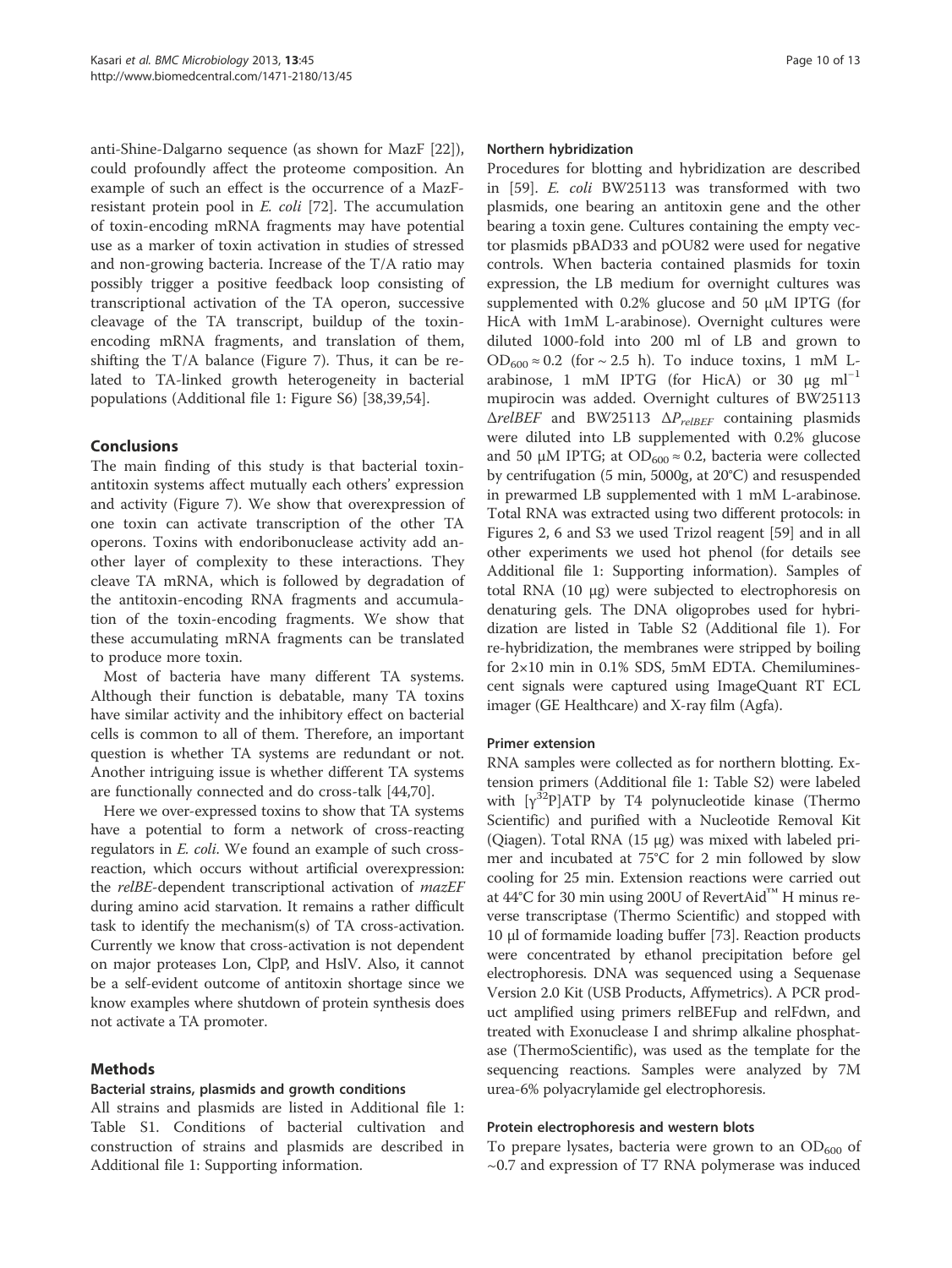for 1 h by adding 1mM IPTG. Control cultures were grown without IPTG. Bacteria were spinned down and lysed in Laemmli sample buffer. Proteins were separated by tricin–SDS–13% polyacrylamide gel electrophoresis [74]. For detection of the His6-tagged toxins, the proteins were electroblotted onto Hybond-ECL nitrocellulose membrane filters (GE Healthcare) and probed with nickel-activated horseradish peroxidase (HisProbe™-HRP; Thermo Scientific).

#### Growth resumption experiments

Overnight cultures were grown from fresh single colonies for 17–18 h in LB supplemented with 0.2% glucose and diluted 500-fold, into 3 ml of broth. After 2 h of incubation, 1 mM IPTG was added to initiate synthesis of green fluorescent protein (GFP). Expression of GFP was induced for 2.5 h. Then, cells were collected by centrifugation and transferred into LB supplemented with 0.2% L-arabinose to induce toxin synthesis. During the change of the medium, the culture was diluted 10-fold. After 90 min, the growth medium was changed to LB containing 0.2% glucose to stop the production of toxins, this time with 2-fold dilution. Starting from the induction of toxin synthesis, samples were taken for flow cytometry analysis and  $OD_{600}$  measurement. For flow cytometry analysis, the samples were mixed with an equal volume of 30% glycerol in PBS and stored at −80°C pending analysis. After dilution with sterile PBS, the samples were analyzed using an LSRII and a high-throughput sampler (BD) with a laser beam maximum wavelength of 488 nm. The results were analyzed by using FlowJo 7.2.1software.

# Reproducibility of experiments

All growth inhibition (Additional file 1: Figure S1) and growth resumption experiments (Additional file 1: Figure S5, S6) were repeated at least three times. All northern blot (Figures 1, 2, 3, 4, 6 Additional file 1: Figures S2, S3), primer extension mapping (Additional file 1: Figure S4) and in vivo translation experiments (Figure 6) were repeated at least twice with similar results. Typical results are presented for these experiments and for the FACS analysis of growth resumption (Additional file 1: Figure S6).

# Additional file

#### Additional file 1: Supplemental experimental procedures.

**Figure S1.** Growth of the cultures used for extraction of RNA.

Figure S2. Northern analysis of yiaF and rpsS transcription in response to expression of different toxins.

Figure S3. Northern analysis of transcription of the relBEF operon lacking its native promoter in response to ectopic expression of RelE.

Figure S4. Primer extension mapping of cleavage of the relBEF mRNA. Figure S5. Growth of bacteria for monitoring recovery from transient expression of toxins.

Figure S6. Growth resumption after transient production of toxins. Table S1. Strains and plasmids used in this study.

Table S2. Oligonucleotides used in this study. Table S3. Cleavage sites of reIBEF mRNA in vivo.

#### Competing interests

The authors declare that they have no competing interests.

#### Authors' contributions

VK and NK designed the study, analyzed results and drafted the manuscript. VK performed the RNA analysis. TM performed flow cytometry, helped with the other experiments and provided suggestions about the manuscript. NK helped with the experiments. TT contributed to the study design, analysis and drafting of the manuscript. All authors have read and approved the manuscript.

#### Acknowledgements

This work was supported by Estonian Science Foundation grant 8822 and by the European Regional Development Fund through the Center of Excellence in Chemical Biology. We thank Kenn Gerdes, Edita Sužiedėlienė, and Kim Lewis for plasmids and strains; and Vasili Hauryliuk, Ülo Maiväli, Isabella Moll and Arvi Jõers for comments on the manuscript. The authors would like to thank the anonymous reviewer who suggested the mupirocin experiment as a test for the TA cross-activation in physiologically relevant conditions.

#### Received: 13 December 2012 Accepted: 18 February 2013 Published: 21 February 2013

#### References

- 1. Yamaguchi Y, Inouye M: Regulation of growth and death in Escherichia coli by toxin-antitoxin systems. Nat Rev Microbiol 2011, 9(11):779–790.
- 2. Yamaguchi Y, Park JH, Inouye M: Toxin-antitoxin systems in bacteria and archaea. Annu Rev Genet 2011, 45:61–79.
- 3. Shao Y, Harrison EM, Bi D, Tai C, He X, Ou HY, Rajakumar K, Deng Z: TADB: a web-based resource for type 2 toxin-antitoxin loci in bacteria and archaea. Nucleic Acids Res 2011, 39(Database issue):D606–611.
- 4. Pandey DP, Gerdes K: Toxin-antitoxin loci are highly abundant in freeliving but lost from host-associated prokaryotes. Nucleic Acids Res 2005, 33(3):966–976.
- 5. Makarova KS, Wolf YI, Koonin EV: Comprehensive comparative-genomic analysis of type 2 toxin-antitoxin systems and related mobile stress response systems in prokaryotes. Biol Direct 2009, 4:19.
- 6. Leplae R, Geeraerts D, Hallez R, Guglielmini J, Dreze P, Van Melderen L: Diversity of bacterial type II toxin-antitoxin systems: a comprehensive search and functional analysis of novel families. Nucleic Acids Res 2011, 39(13):5513–5525.
- 7. Magnuson RD: Hypothetical functions of toxin-antitoxin systems. J Bacteriol 2007, 189(17):6089–6092.
- 8. Van Melderen L, Saavedra De Bast M: Bacterial toxin-antitoxin systems: more than selfish entities? PLoS Genet 2009, 5(3):e1000437
- 9. Tsilibaris V, Maenhaut-Michel G, Mine N, Van Melderen L: What is the benefit to Escherichia coli of having multiple toxin-antitoxin systems in its genome? J Bacteriol 2007, 189(17):6101–6108.
- 10. Yarmolinsky MB: Programmed cell death in bacterial populations. Science 1995, 267(5199):836–837.
- 11. Sayeed S, Brendler T, Davis M, Reaves L, Austin S: Surprising dependence on postsegregational killing of host cells for maintenance of the large virulence plasmid of Shigella flexneri. J Bacteriol 2005, 187(8):2768–2773.
- 12. Masuda Y, Miyakawa K, Nishimura Y, Ohtsubo E: chpA and chpB, Escherichia coli chromosomal homologs of the pem locus responsible for stable maintenance of plasmid R100. J Bacteriol 1993, 175(21):6850-6856.
- 13. Gotfredsen M, Gerdes K: The Escherichia coli relBE genes belong to a new toxin-antitoxin gene family. Mol Microbiol 1998, 29(4):1065–1076.
- 14. Christensen SK, Mikkelsen M, Pedersen K, Gerdes K: RelE, a global inhibitor of translation, is activated during nutritional stress. Proc Natl Acad Sci USA 2001, 98(25):14328–14333.
- 15. Aizenman E, Engelberg-Kulka H, Glaser G: An Escherichia coli chromosomal "addiction module" regulated by guanosine [corrected] 3',5'bispyrophosphate: a model for programmed bacterial cell death. Proc Natl Acad Sci USA 1996, 93(12):6059–6063.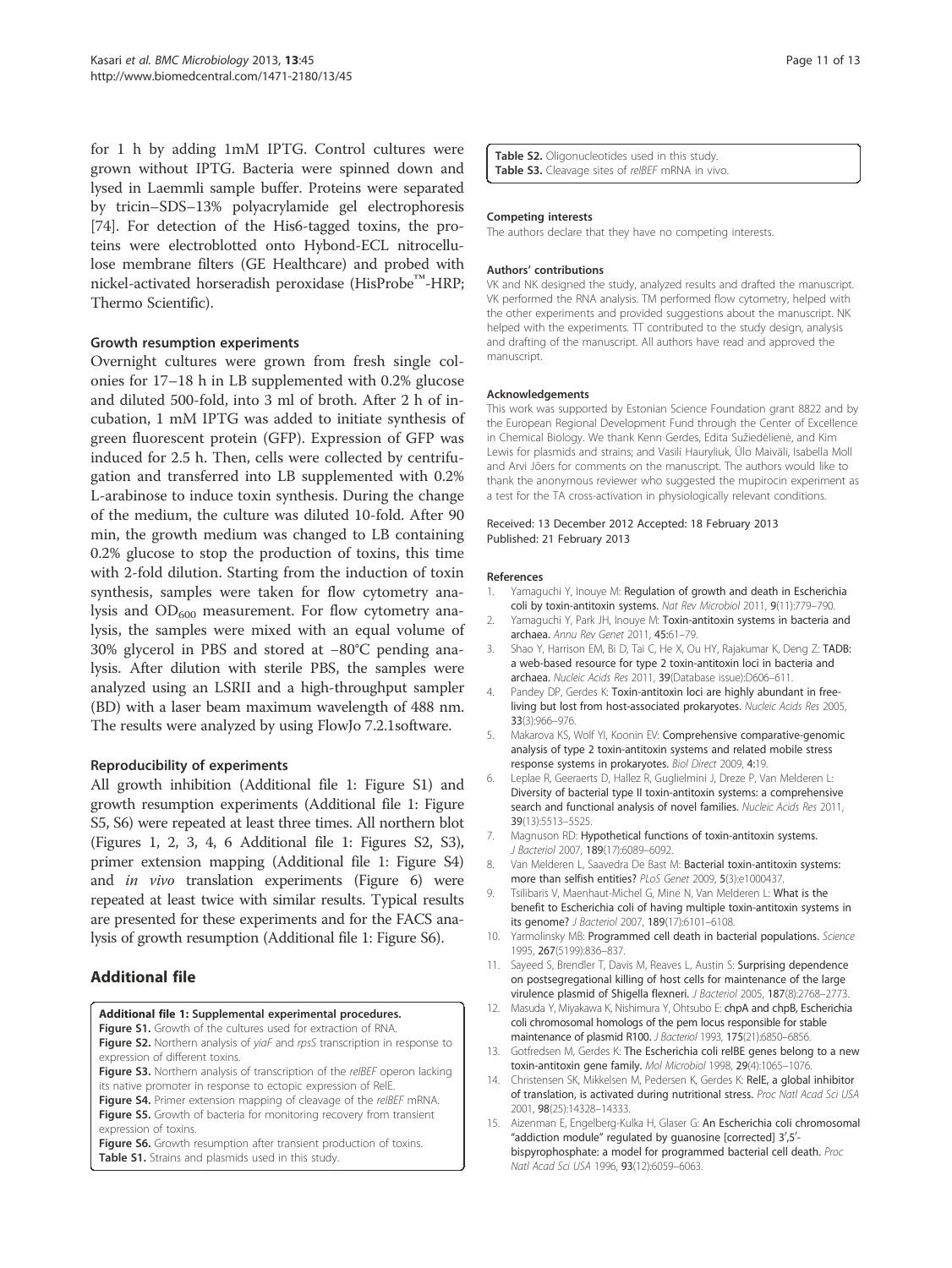- 16. Yamaguchi Y, Park JH, Inouye M: MqsR, a crucial regulator for quorum sensing and biofilm formation, is a GCU-specific mRNA interferase in Escherichia coli. J Biol Chem 2009, 284(42):28746–28753.
- 17. Christensen SK, Pedersen K, Hansen FG, Gerdes K: Toxin-antitoxin loci as stress-response-elements: ChpAK/MazF and ChpBK cleave translated RNAs and are counteracted by tmRNA. J Mol Biol 2003, 332(4):809–819.
- 18. Christensen-Dalsgaard M, Gerdes K: Two higBA loci in the Vibrio cholerae superintegron encode mRNA cleaving enzymes and can stabilize plasmids. Mol Microbiol 2006, 62(2):397–411.
- 19. Jorgensen MG, Pandey DP, Jaskolska M, Gerdes K: HicA of Escherichia coli defines a novel family of translation-independent mRNA interferases in bacteria and archaea. J Bacteriol 2009, 191(4):1191–1199.
- 20. Pedersen K, Zavialov AV, Pavlov MY, Elf J, Gerdes K, Ehrenberg M: The bacterial toxin RelE displays codon-specific cleavage of mRNAs in the ribosomal a site. Cell 2003, 112(1):131–140.
- 21. Prysak MH, Mozdzierz CJ, Cook AM, Zhu L, Zhang Y, Inouye M, Woychik NA: Bacterial toxin YafQ is an endoribonuclease that associates with the ribosome and blocks translation elongation through sequence-specific and frame-dependent mRNA cleavage. Mol Microbiol 2009, 71(5):1071–1087.
- 22. Vesper O, Amitai S, Belitsky M, Byrgazov K, Kaberdina AC, Engelberg-Kulka H, Moll I: Selective translation of leaderless mRNAs by specialized ribosomes generated by MazF in Escherichia coli. Cell 2011, 147(1):147–157.
- 23. Winther KS, Gerdes K: Enteric virulence associated protein VapC inhibits translation by cleavage of initiator tRNA. Proc Natl Acad Sci USA 2011, 108(18):7403–7407.
- 24. Bernard P, Couturier M: Cell killing by the F plasmid CcdB protein involves poisoning of DNA-topoisomerase II complexes. J Mol Biol 1992, 226(3):735–745.
- 25. Jiang Y, Pogliano J, Helinski DR, Konieczny I: ParE toxin encoded by the broad-host-range plasmid RK2 is an inhibitor of Escherichia coli gyrase. Mol Microbiol 2002, 44(4):971–979.
- 26. Schumacher MA, Piro KM, Xu W, Hansen S, Lewis K, Brennan RG: Molecular mechanisms of HipA-mediated multidrug tolerance and its neutralization by HipB. Science 2009, 323(5912):396–401.
- 27. Correia FF, D'Onofrio A, Rejtar T, Li L, Karger BL, Makarova K, Koonin EV, Lewis K: Kinase activity of overexpressed HipA is required for growth arrest and multidrug tolerance in Escherichia coli. J Bacteriol 2006, 188(24):8360–8367.
- 28. Mutschler H, Gebhardt M, Shoeman RL, Meinhart A: A novel mechanism of programmed cell death in bacteria by toxin-antitoxin systems corrupts peptidoglycan synthesis. PLoS Biol 2011, 9(3):e1001033.
- 29. Pedersen K, Christensen SK, Gerdes K: Rapid induction and reversal of a bacteriostatic condition by controlled expression of toxins and antitoxins. Mol Microbiol 2002, 45(2):501–510.
- 30. Amitai S, Yassin Y, Engelberg-Kulka H: MazF-mediated cell death in Escherichia coli: a point of no return. J Bacteriol 2004, 186(24):8295–8300.
- 31. Hazan R, Sat B, Engelberg-Kulka H: Escherichia coli mazEF-mediated cell death is triggered by various stressful conditions. J Bacteriol 2004, 186(11):3663–3669.
- 32. Nariya H, Inouye M: MazF, an mRNA interferase, mediates programmed cell death during multicellular Myxococcus development. Cell 2008, 132(1):55–66.
- 33. Gerdes K, Christensen SK, Lobner-Olesen A: Prokaryotic toxin-antitoxin stress response loci. Nat Rev Microbiol 2005, 3(5):371–382.
- 34. Cataudella I, Trusina A, Sneppen K, Gerdes K, Mitarai N: Conditional cooperativity in toxin-antitoxin regulation prevents random toxin activation and promotes fast translational recovery. Nucleic Acids Res 2012, 40(14):6424–6434.
- 35. Overgaard M, Borch J, Jorgensen MG, Gerdes K: Messenger RNA interferase RelE controls relBE transcription by conditional cooperativity. Mol Microbiol 2008, 69(4):841–857.
- 36. Boggild A, Sofos N, Andersen KR, Feddersen A, Easter AD, Passmore LA, Brodersen DE: The crystal structure of the intact E. coli RelBE toxinantitoxin complex provides the structural basis for conditional cooperativity. Structure 2012, 20(10):1641–1648.
- 37. Winther KS, Gerdes K: Regulation of enteric vapBC transcription: induction by VapC toxin dimer-breaking. Nucleic Acids Res 2012, 40(10):4347–4357.
- 38. Keren I, Shah D, Spoering A, Kaldalu N, Lewis K: Specialized persister cells and the mechanism of multidrug tolerance in Escherichia coli. J Bacteriol 2004, 186(24):8172–8180.
- 39. Shah D, Zhang Z, Khodursky A, Kaldalu N, Kurg K, Lewis K: Persisters: a distinct physiological state of E. coli. BMC Microbiol 2006, 6:53.
- 40. Lewis K: Persister cells. Annu Rev Microbiol 2010, 64:357–372.
- 41. Hong SH, Wang X, O'Connor HF, Benedik MJ, Wood TK: Bacterial persistence increases as environmental fitness decreases. Microb Biotechnol 2012, 5(4):509–522.
- 42. Moyed HS, Bertrand KP: HipA, a newly recognized gene of Escherichia coli K-12 that affects frequency of persistence after inhibition of murein synthesis. J Bacteriol 1983, 155(2):768–775.
- 43. Harrison JJ, Wade WD, Akierman S, Vacchi-Suzzi C, Stremick CA, Turner RJ, Ceri H: The chromosomal toxin gene yafQ is a determinant of multidrug tolerance for Escherichia coli growing in a biofilm. Antimicrob Agents Chemother 2009, 53(6):2253–2258.
- 44. Maisonneuve E, Shakespeare LJ, Jorgensen MG, Gerdes K: Bacterial persistence by RNA endonucleases. Proc Natl Acad Sci USA 2011, 108(32):13206–13211.
- 45. Bech FW, Jorgensen ST, Diderichsen B, Karlstrom OH: Sequence of the relB transcription unit from Escherichia coli and identification of the relB gene. EMBO J 1985, 4(4):1059–1066.
- 46. Gerdes K, Bech FW, Jorgensen ST, Lobner-Olesen A, Rasmussen PB, Atlung T, Boe L, Karlstrom O, Molin S, von Meyenburg K: Mechanism of postsegregational killing by the hok gene product of the parB system of plasmid R1 and its homology with the relF gene product of the E. coli relB operon. EMBO J 1986, 5(8):2023–2029.
- 47. Reiss S, Pane-Farre J, Fuchs S, Francois P, Liebeke M, Schrenzel J, Lindequist U, Lalk M, Wolz C, Hecker M, et al: Global analysis of the Staphylococcus aureus response to mupirocin. Antimicrob Agents Chemother 2012, 56(2):787–804.
- 48. Sangurdekar DP, Srienc F, Khodursky AB: A classification based framework for quantitative description of large-scale microarray data. Genome Biol 2006, 7(4):R32.
- 49. Zurawski G, Zurawski SM: Structure of the Escherichia coli S10 ribosomal protein operon. Nucleic Acids Res 1985, 13(12):4521–4526.
- 50. Kuroda A, Nomura K, Ohtomo R, Kato J, Ikeda T, Takiguchi N, Ohtake H, Kornberg A: Role of inorganic polyphosphate in promoting ribosomal protein degradation by the Lon protease in E. coli. Science 2001, 293(5530):705–708.
- 51. Zhang Y, Zhang J, Hara H, Kato I, Inouye M: Insights into the mRNA cleavage mechanism by MazF, an mRNA interferase. J Biol Chem 2005, 280(5):3143–3150.
- 52. Zhang Y, Zhu L, Zhang J, Inouye M: Characterization of ChpBK, an mRNA interferase from Escherichia coli. J Biol Chem 2005, 280(28):26080–26088.
- 53. Dubnau D, Losick R: Bistability in bacteria. Mol Microbiol 2006, 61(3):564-572.
- 54. Rotem E, Loinger A, Ronin I, Levin-Reisman I, Gabay C, Shoresh N, Biham O, Balaban NQ: Regulation of phenotypic variability by a threshold-based mechanism underlies bacterial persistence. Proc Natl Acad Sci USA 2010, 107(28):12541–12546.
- 55. Li GY, Zhang Y, Inouye M, Ikura M: Inhibitory mechanism of Escherichia coli RelE-RelB toxin-antitoxin module involves a helix displacement near an mRNA interferase active site. J Biol Chem 2009, 284(21):14628-14636.
- 56. Ruiz-Echevarria MJ, de la Cueva G, Diaz-Orejas R: Translational coupling and limited degradation of a polycistronic messenger modulate differential gene expression in the parD stability system of plasmid R1. Mol Gen Genet 1995, 248(5):599–609.
- 57. Vazquez-Laslop N, Lee H, Neyfakh AA: Increased persistence in Escherichia coli caused by controlled expression of toxins or other unrelated proteins. J Bacteriol 2006, 188(10):3494–3497.
- 58. Roostalu J, Joers A, Luidalepp H, Kaldalu N, Tenson T: Cell division in Escherichia coli cultures monitored at single cell resolution. BMC Microbiol 2008, 8:68.
- 59. Kasari V, Kurg K, Margus T, Tenson T, Kaldalu N: The Escherichia coli mqsR and ygiT genes encode a new toxin-antitoxin pair. J Bacteriol 2010, 192(11):2908–2919.
- 60. Kim Y, Wang X, Zhang XS, Grigoriu S, Page R, Peti W, Wood TK: Escherichia coli toxin/antitoxin pair MqsR/MqsA regulate toxin CspD. Environ Microbiol 2010, 12(5):1105–1121.
- 61. Winther KS, Gerdes K: Ectopic production of VapCs from enterobacteria inhibits translation and trans-activates YoeB mRNA interferase. Mol Microbiol 2009, 72(4):918–930.
- 62. Garcia-Pino A, Christensen-Dalsgaard M, Wyns L, Yarmolinsky M, Magnuson RD, Gerdes K, Loris R: Doc of prophage P1 is inhibited by its antitoxin